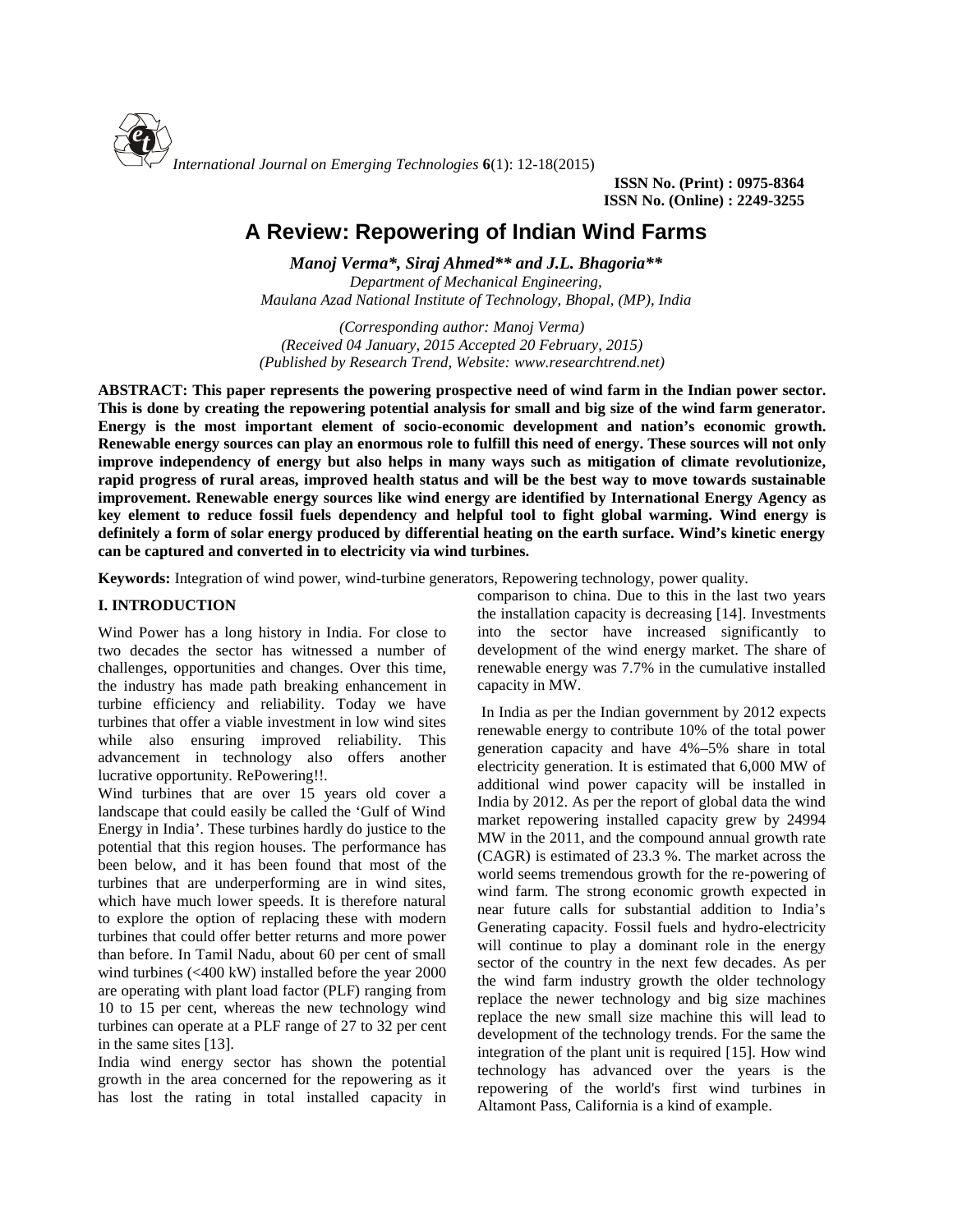Non-renewable, fossil fuel resources therefore need to be used prudently. Being limited and non-renewable, fossil fuel resources therefore need to be used prudently. Use of fossil fuels also leads to environmental problems such as global warming and climate change. At, the same time the existing technologies of production, transmission and distribution of electricity as well as end-use have inherent inefficiencies. It is, therefore, imperative to diversify the country's energy supply [16].

### *A. Challenges for Repowering*

- **Turbine ownership:** Repowering will reduce the number of turbines and there may not be one-to one replacement.
- Thus, the issue of ownership needs to be handled carefully.
- **Land ownership:** Multiple owners of wind farm land may create complications.
- **Power Purchase Agreement:** PPAs were signed with the state utility for 10, 13 or 20 years and the respective electricity board may not be interested in discontinuing or revising the PPA before its stipulated time.
- **Electricity evacuation facilities:** The current grid facilities are designed to support present generation capacities and may require augmentation and upgrading.
- **Additional costs**: The additional decommissioning costs for old need to be assessed.
- **Disposal of old turbines:** There are various options such as scrapping, buy–back by the government or manufacturer, or export. Local capacity may need to be developed.
- **Incentives:** One of the primary barriers to repowering is the general lack of economic incentive to replace the older WTGs. In order to compensate for the additional cost of repowering, appropriate incentives are necessary.
- **Policy package:** A new policy package should be developed which would cover additional project cost and add-on tariff by the State Electricity Regulatory Commissions (SERCs) and include a repowering incentive (on the lines of the recently introduced generation-based incentive scheme by MNRE) [17].

# *B. The Wind Power Development*

The contribution from wind power in a global electricity context, at the beginning of 2006, stands at 59,322 MW. Around 70% of the world wind power capacity is installed in Europe. By the end of 2005, wind energy has achieved the European Commission's target for 2010, five years ahead of the time. Wind power plays a significant part in the power production mix of Denmark, Germany, Spain, and some other countries. Denmark today has the highest wind power penetration level in the world – during off-peak, wind power can reach such a high penetration level that it can meet the total Danish demand. Germany leads the world in installed wind power capacity most of that is located outside the load centers [6, 12]. Currently (2006) wind power contributes about 20% of Denmark's total power and 6% of the total Germany power supply. Due the continuing high growth rate, Spain now has more than 10GW of installed wind power than 67% of the world market for wind energy plants is shared by European manufactures, about 18% by the USA manufactures and 6.1% by suppliers in India.

#### Installed Renewable energy



**Fig. 1.** Renewable Power Sector in India (Source: MNRE).

As per MNRE (Fig. 1), wind power accounts for the largest share of renewable power installed capacity i.e.70 percent (2012), as compared to the other renewable sources.

Nowadays, the large manufacturers of wind turbines in the world market have attempted to expand towards new markets as in Asia, Latin America and Caribbean countries, and the demand for installation of wind power plants in these countries has grown. Asia registered strong development, mainly driven by the markets in India and China. [5] The present and progressive scale of integration has to a head serious concern about the impact of such a scale of wind penetration on the future safety, stability, reliability and security of the electricity system.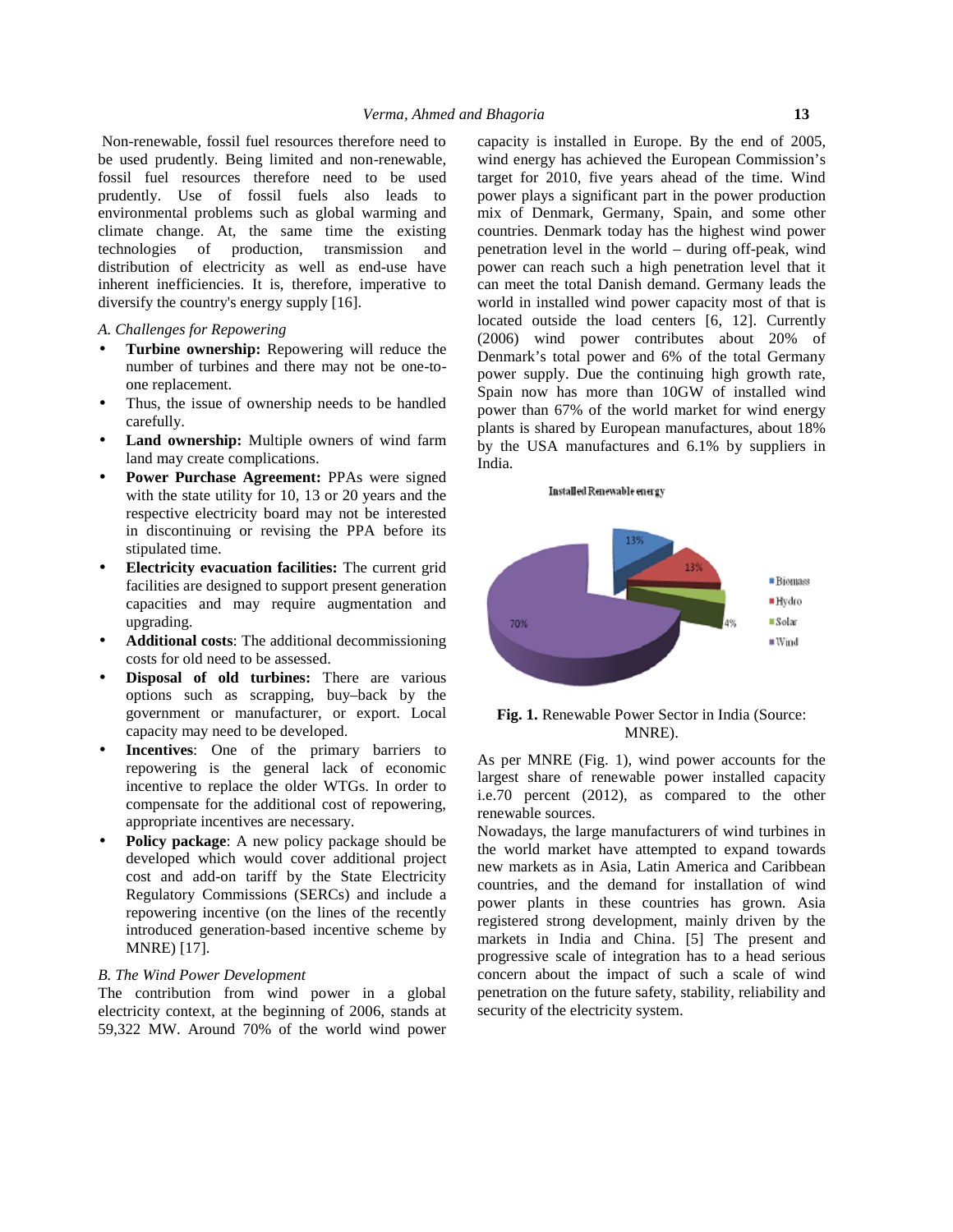## *C. Repowering in India*

The average size of a wind turbine has increased from .77MW in 2004 to 1MW in 2009 and the MW-class turbine now comprise over half of the new wind power capacity installed in the country. One of the immediate benefits after repowering the old wind turbines is that more electricity can be generated from the same site. Inspite of lack of policy and incentive, there are many problems which are faced during repowering such as disposal of old machines, fragmented land ownership in existing wind farms, clarity on the feed-in tariff offered to newly repowered projects and constrained evacuation of the extra power generated. A study on repowering potential conducted by WISE (World Institute of Sustainable Energy) for the Ministry of New and Renewable Energy estimated India's Current repowering potential at approximately 2,760 MW [13].

#### *D. Wind Study and Micro siting*

Micrositing is necessary for the optimisation of wind farm layout and locating new turbines as per the norms specified by respective state regulatory authorities. Since there would already be an existing wind farm, site prospecting is not an issue and it only needs to be validated with current wind/meteorological data to finalise the capacity and number of new wind turbine generators (WTG) that need to be replaced.[13] Micrositing for a RePowering site would be a real challenge for the site personnel due to the presence of existing wind turbines in and around the site. Apart from maintaining the correct distance between the machines being proposed, it should be ensured that none of these machines violates the norms regarding inter-machine distance prevalent in the corresponding state. Any discrepancy in the micrositing of the existing machines would adversely affect the micrositing of the new wind turbines.

### *E. Removal of Existing Turbines*

It is important to decide on the number and capacity of older machines to be removed as per the micrositing details. Economic feasibility/viability is an important factor influencing the capacity and quantity of older machines to be removed based on the RePowering factor. The removal of older running machines should be timed and planned properly to avoid any generation losses and at the same time.

#### *F. Current State of RePowering In India*

For 18.98 GW of installed capacity through WTG's in India, currently there are approximately 35,500 number of wind turbines. T 225 kW to 2000 kw each. Out of these, a large area is covered by more than 8,500 small wind turbines (<500 kW capacity).The number of WTG's installed before 2002 stands at approximately 4400 (amounting to approximately 1.38 GW of installed capacity)while the number before 1997 stands at approximately 2663 (amounting to approximately 0.69 GW of installed capacity). Present day repowering solution targets old WTG's with a capacity of 500 kW or less. Therefore, the number of WTG's that can be repowered stand at 2663 if WTG's older than 1997 are targeted and at 4400 if WTG's older than 2002 are targeted with Tamilnadu and Gujarat being the maximum contributors while Andhra Pradesh, Maharashtra, Rajasthan and Karnataka not far behind. Those WTG's which have a capacity of 500 kW or less but have not completed 10 years since commissioning are not assumed to be available for repowering as yet. In India, repowering projects have been initiated at 2 sites till date LMW (Laxmi Machine Works) near Coimbatore and Fenner India near Nagercoil. [12] The LMW Coimbatore site had 29 WTG's of 300 kW capacity each and 2 WTG's of 500 kW capacities each prerepowering, which are planned to be repowered in phases to a final number of 15 WTG's of 850 kW capacities each. In phase 1, 8 WTG's of 300 kW capacity each and 2 WTG's of 500 kW capacities each have been replaced with 4 WTG's of 850 kW capacities each. At the Fenner India Nagercoil site, 11 WTG's of 225 kW capacities each have been replaced with 3 WTG's of 850 kW capacities each. Let us look in Table 1 at the change in installed capacity and potential electricity generation for a sample period of 1 year for these 2 sites. As can be seen from the table above, with an increase in the installed capacity of just 1.28% (for both sites combined), the total potential increase in the electricity generation for a sample period of 1 year will be 52.25% (for both sites combined). However, these sites have not been completely repowered yet which when done will lead to a much higher % increase in electricity generation. If a commonly accepted thumb rule is believed, repowering of old WTG's results in double the installation capacity and triple the energy output with half the infrastructure. If we use this capacity of these wind turbines range expanding use of renewable energy sources as a component of energy [5-4].

# *G. Wind Turbine Research Station*

NIWE/CWET owned R&D infrastructure machines at Kayathar comprises of first generation 9 WTGs of 200 kW capacity which are 22 years old and in operation, one 600 kW constant speed WTG, and one latest generation WTG of 2000 kW (variable speed) capacity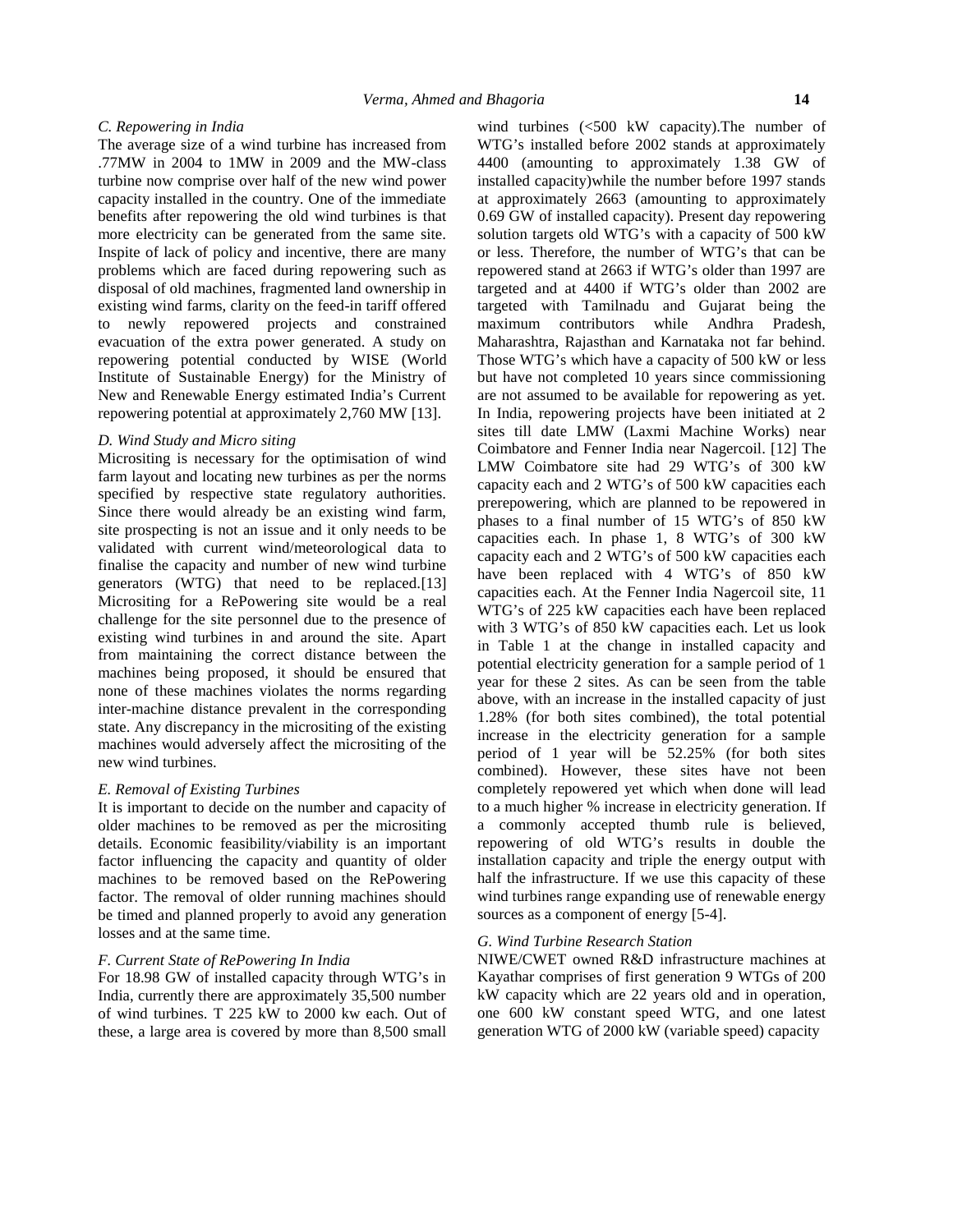are kept in operation with continuous monitoring for research on experimental techniques and measurements.[2] A novel battery operated vehicle has been converted by the technical staff of WTRS, NIWE/CWET for solar charging instead of charging from grid [3].This people-cum-material mover in the site can be operated by any unskilled person and it is fully now powered with solar energy showcasing the carbon emission reduction possible in avoiding fossil fuel powered vehicles.

|  |  | Table 1. Installed Capacity and Electricity Generations of Coimbatore Nagercoil. |
|--|--|----------------------------------------------------------------------------------|
|  |  |                                                                                  |

| <b>Site</b>                      | <b>Pre Repowering</b><br><b>Installed</b><br>Capacity (MW) | Electricity<br><b>Generation</b><br>assuming a CUF<br>of $16.42\%$<br>(Million Units) | <b>Post Repowering</b><br><b>Installed Capacity</b><br>(MW) | <b>Electricity</b><br><b>Generation</b><br>assuming a CUF<br>of 25% (Million<br>units) |  |
|----------------------------------|------------------------------------------------------------|---------------------------------------------------------------------------------------|-------------------------------------------------------------|----------------------------------------------------------------------------------------|--|
| <b>LMW</b><br>Coimba-tore        | 3400                                                       | 4891                                                                                  | 3400                                                        | 7447                                                                                   |  |
| Fenner India<br><b>Nagercoil</b> | 2475                                                       | 3560                                                                                  | 2550                                                        | 5420                                                                                   |  |

(Source : Energetica India, Nov-Dec13)

|  |  |  | Table 2: Installed Capacity and Electricity Generations. |  |
|--|--|--|----------------------------------------------------------|--|
|--|--|--|----------------------------------------------------------|--|

| <b>Site</b> | <b>Installed</b><br>Capacity<br>(GW) | CUF           | <b>Electricity</b><br><b>Generation</b><br>(BU) |
|-------------|--------------------------------------|---------------|-------------------------------------------------|
| Pre-        | 1.38                                 | 16.42%        | 1.98                                            |
| repowering  |                                      |               |                                                 |
| Post-       | 2.76                                 | 25.00%        | 6.04                                            |
| repowering  |                                      |               |                                                 |
|             | $\sim$                               | $\sim$<br>$-$ | $\sim$ $\sim$ $\sim$<br>.<br>$ -$<br>$-$        |

(Source : Energetica India, Nov-Dec13)

To serve as the technical focal point for wind power development in India, for promoting and accelerating the pace of utilization of wind energy and support the growing wind power sector in the country. To develop and strengthen the facilities and capabilities, evolve strategies, promote, conduct, co-ordinate and support research and development programmes to achieve and maintain reliable and cost effective technology in wind power systems. To analyze and assess wind resources, based on the data available from various sources and prepare wind energy density maps / wind atlas / reference wind data. To prepare and establish Indian standards on wind turbines and to develop and implement certification system in India, and to establish world class facilities, conduct and coordinate

testing of complete wind power systems and components according to internationally accepted test procedures and criteria, whereby the total performance that includes power performance, power quality, noise level, dynamics and operation and safety systems is tested according to agreed protocols. [9][11]To accord type approval/type certification to wind turbines in accordance with Type Approval Provisional Scheme TAPS 2000 (amended).

(i) To undertake Human Resource Development programmes for the personnel working in the wind energy sector.

(ii) To promote commercial exploitation of know-how, know-why results and offer various consultancy services to the customers.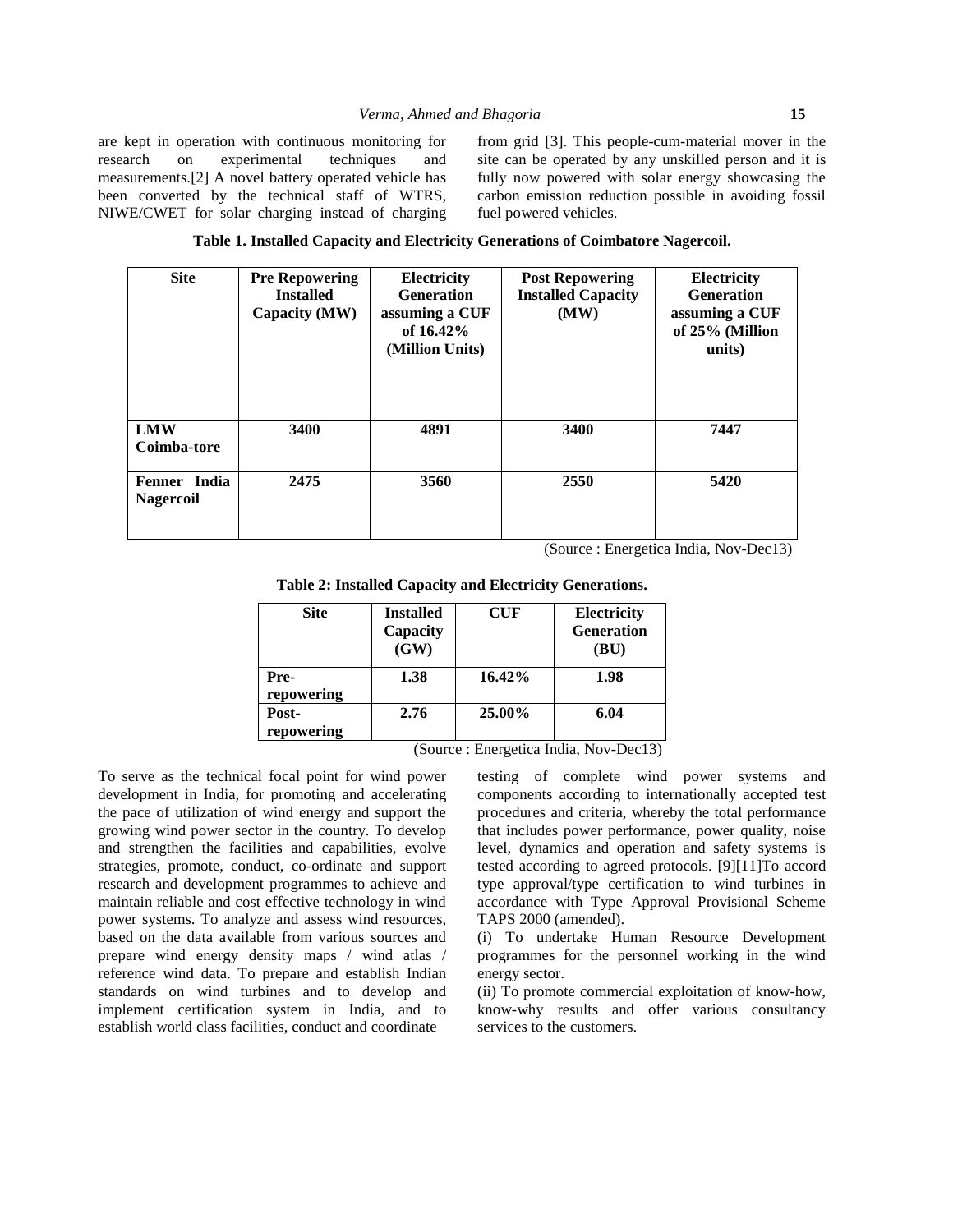(iii) To promote the development and commercialization of any other wind energy systems including stand-alone systems.

(iv) To carry out any other activity in the field of renewable energy for R&D as may be assigned to it by the Ministry of New and Renewable Energy (MNRE) from time to time [8].

#### *H. Wind Resource Assessment*

The Unit has been implementing Nationwide Wind thirty. Resource Assessment program sponsored by the Government of India, in association with State Nodal Agencies. In order to extend support to the industry and developers the Unit takes up validation exercises,

technical due diligence studies, micrositing and evaluation of production estimates of the proposed wind farms [3]. The Ministry of New and Renewable Energy Winds have been measured at seven hundred & three locations for periods ranging from one to five years since 1986. As on March 2013, ninety two stations are in operation in fifteen States and One Union Territory. During 2012-13, a total number of eight wind monitoring stations were commissioned. Details of new Wind Monitoring Stations installed and in operation are given in the following [4].

| <b>State</b>          | <b>Number Of Stations</b>       |                |                          |
|-----------------------|---------------------------------|----------------|--------------------------|
|                       | <b>Established till</b>         | in             | s > 200                  |
|                       | 30.09.2014                      | Operation      | W/m <sup>2</sup>         |
| Andaman &             | 19                              | --             | 03 <sup>2</sup>          |
| <b>Nicobar</b>        |                                 |                |                          |
| <b>Andhra Pradesh</b> | 90                              | 10             | 42                       |
| <b>Arunachal</b>      | 09                              | 03             | $\overline{a}$           |
| <b>Pradesh</b>        |                                 |                |                          |
| Assam                 | 07                              | 01             | --                       |
| <b>Bihar</b>          | 06                              | 01             | $-1$                     |
| Chhattisgarh          | 07                              | --             | --                       |
| Goa                   | 04                              | --             | $\overline{\phantom{a}}$ |
| Gujarat               | 83                              | 13             | 40                       |
| <b>Haryana</b>        | 06                              | --             | --                       |
| Himachal              | 06                              | --             | --                       |
| <b>Pradesh</b>        |                                 |                |                          |
| Jammu &               | 24                              | --             | 02                       |
| <b>Kashmir</b>        |                                 |                |                          |
| <b>Jharkhand</b>      | 03                              | --             | --                       |
| <b>Karnataka</b>      | 72                              | 14             | 19                       |
| (MNRE Stations)       |                                 |                |                          |
| (KPCL Stations)       | 18                              | --             | 07                       |
| Kerala                | 29                              | --             | 17                       |
| Lakshadweep           | 09                              | --             | 09                       |
| <b>Madhya Pradesh</b> | 44                              | 07             | 07                       |
| Maharashtra           | 140                             | 16             | 35                       |
| <b>Manipur</b>        | 11                              | 03             | $- -$                    |
|                       | 03                              | --             | --                       |
| <b>Mizoram</b>        | 05                              | 01             | --                       |
| <b>Nagaland</b>       | 03                              | --             | $\overline{\phantom{a}}$ |
| Odisha                | 19                              | 09             | 06                       |
| Punjab                | 10                              | --             | --                       |
| Pondichery            | 0 <sub>5</sub>                  | 01             | --                       |
| Rajasthan             | 48                              | 12             | 08                       |
| <b>Sikkim</b>         | 04                              | --             | $\overline{\phantom{a}}$ |
| <b>Tamil Nadu</b>     | 89                              | 16             | 47                       |
| <b>Tripura</b>        | 05                              | --             | $-$                      |
| <b>Uttarakhand</b>    | 17                              | 02             | 01                       |
| <b>Uttar Pradesh</b>  | 14                              | 0 <sub>3</sub> | --                       |
|                       | 10                              | --             | 01                       |
|                       | 819                             | 112            | 244                      |
|                       | Meghalaya<br><b>West Bengal</b> |                |                          |

**Table 3: Status of Wind Monitoring Stations (2012-13).**

(Source:[-http://www.windpowerindia.com\)](http://www.windpowerindia.com)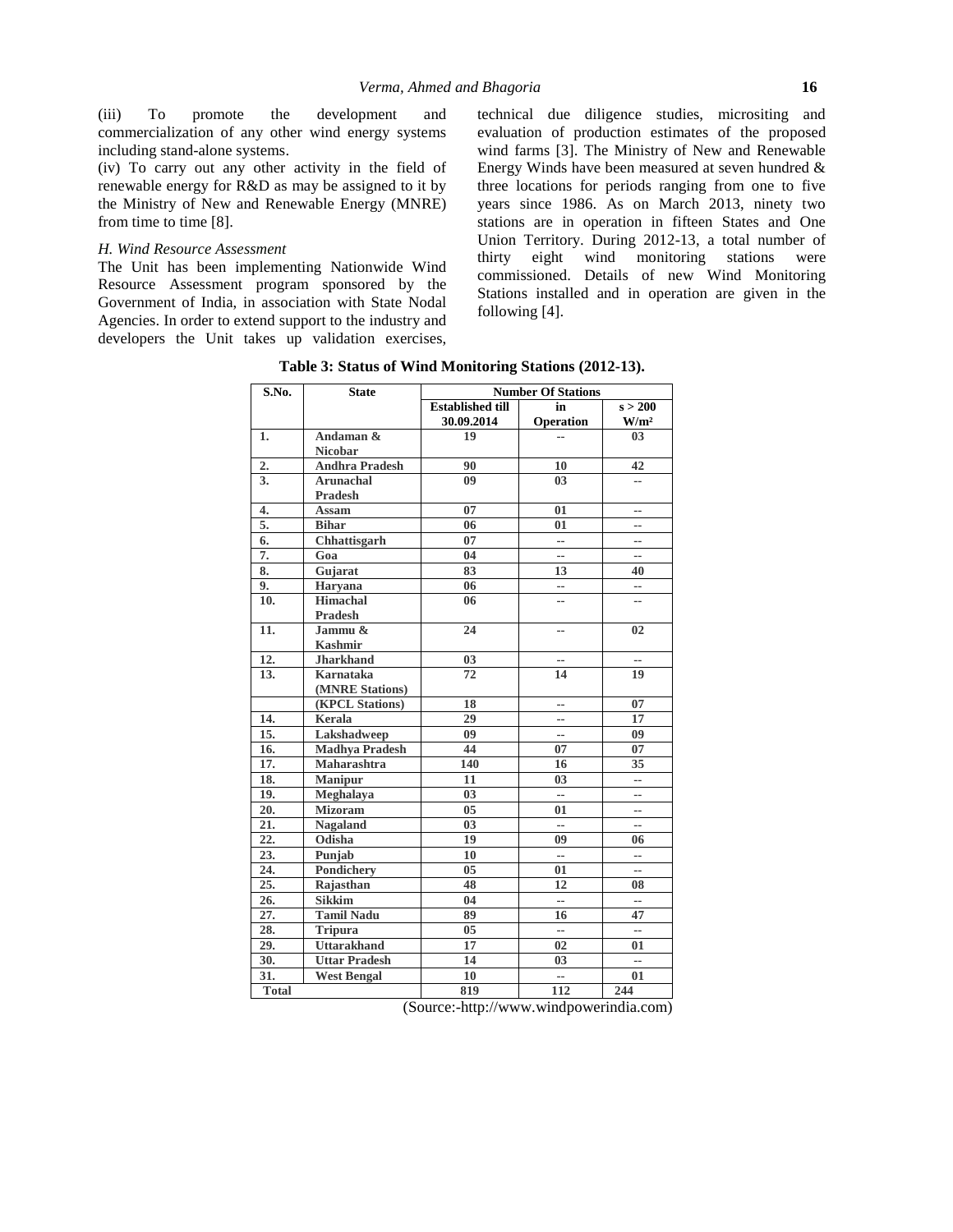#### *I. Wind Energy Program in Madhya Pradesh*

Economic and efficient implementation and operation of Wind Power Project calls for high quality technical input in terms of identification of site, micrositing of WEG, grid evacuation etc. Qualified and experienced staff is also needed to ensure trouble-free and efficient operation and maintenance. To facilitate investment for Wind Electricity Generation by small Investors, a Joint Sector Company-M.P. Wind farms Limited (MPWL) was promoted to provide:

(i) Comprehensive design, engineering, project supervision and implementation services along with necessary infrastructure facilities at most reasonable cost.

(ii) To provide lifetime operation and maintenance services in a most cost effective manner through highly competent team of engineers and technicians.

With such resource available from one single agency, the Investors are required to only arrange for investment [18].

| S.No.                                                | <b>Site</b> | Dist.    |
|------------------------------------------------------|-------------|----------|
|                                                      | Jamgodrani  | Dewas    |
| 2                                                    | Kukru       | Betul    |
| 3                                                    | Mahuriya    | Shajapur |
|                                                      | Mamatkhera  | Ratlam   |
|                                                      | Nagda       | Dewas    |
|                                                      | Sendhawa    | Sendhawa |
|                                                      | Bariyapani  | Barwani  |
| (Source: - http://www.mprenewable.nic.in/winde.html) |             |          |

## **Table 4: Wind Monitoring Stations at Madhya Pradesh.**

# *J. Private Wind Monitoring Scheme*

(i) Permission for carrying out wind monitoring at self identified locations by the private institutions is being given by MPUVN on a first come first serve basis.

(ii) For identification of sites, Survey of wind potential carrying out feasibility studies the prospective entrepreneurs can select any site anywhere in Madhya Pradesh except the areas under previous monitoring as given in this programme.

(iii) The concerned parties are the responsible to carry out the entire work of wind survey and monitoring finding out wind power potential and carry out feasibility studies at their cost. the parties are being allowed to carry out wind monitoring and other survey and investigation only in the area allotted to them.

(iv) The proposal is governed under the policy notifications issued by MP Government and MNRE circular no. 51/9/2007-WE dated 20.06.2008 for wind measurement & subsequent development by private sector.

(v) After completing wind monitoring, survey and submitting the feasibility report, if it is found viable to establish the wind farm project, then the party will be required to submit separate application in prescribed format to MP Urja Vikas Nigam Ltd., along with detailed feasibility report Registration and Processing fee for project which may be considered for according 'in principal' approval to set up the wind farm project [11].

|  | Table 4: Year Wise Installation. |
|--|----------------------------------|
|--|----------------------------------|

| Up to 2003-04 | 21.69 MW  |
|---------------|-----------|
| 2004-05       | 6.25 MW   |
| 2005-06       | 11.20 MW  |
| 2006-07       | 17.45 MW  |
| 2007-08       | 69.00 MW  |
| 2008-09       | 25.1 MW   |
| 2009-10       | 16.6 MW   |
| 2010-11       | 46.50 MW  |
| Total         | 213.79 MW |
|               |           |

**(Source: - <http://www.mprenewable.nic.in/winde.html>)**